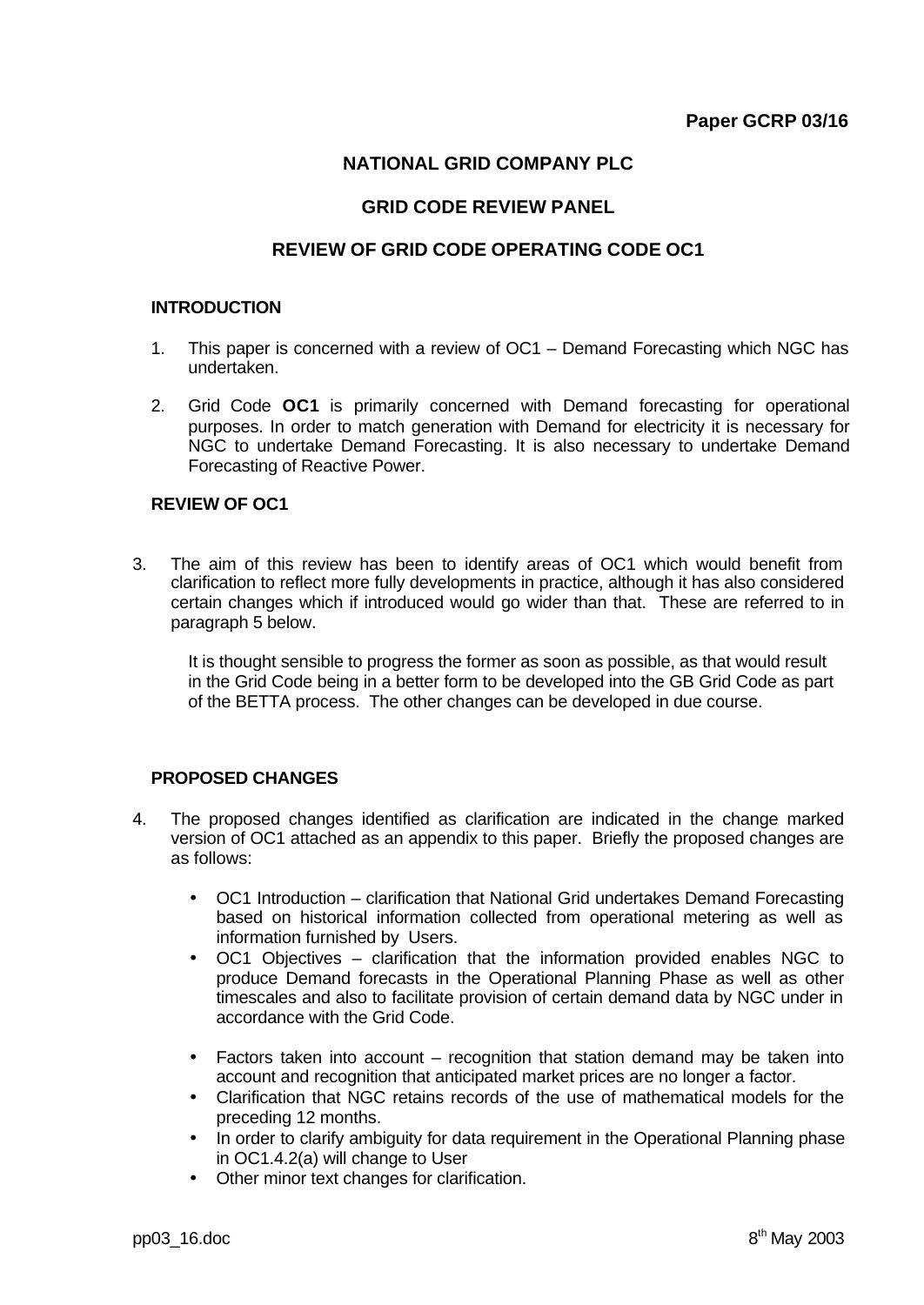5. In addition to the proposed changes identified above there is a need to review the time-scales and quantity of information received from Medium Embedded Power Stations. National Grid believes that rather than receiving data on a half-hourly basis in day ahead and week ahead time-scales, it would be preferable to receive data on cardinal point basis in time-scales commensurate with OC2.4.1.2.2. However, it is recognised that this issue is covered by the Terms of Reference of the Embedded Power Stations Working Group and is dependent on the progress made by that working group. It is therefore not being dealt with in this paper, but will be rasied separately in due course as part of any proposals arising from the Embedded Power Station Working Group discussions.

# **TIME-SCALES**

6. In order to progress the proposed changes, National Grid proposes that following discussion at the Grid Code Review Panel Meeting, a wider consultation on the proposed changes is carried out in early June 2003, following any further discussion with Panel Members after the Meeting as necessary.

## **WAY FORWARD**

- 7. GCRP members are invited:
	- To consider the proposed changes described in this paper;
	- To provide any comments at the Grid Code Review Panel Meeting.

National Grid Company plc. 8<sup>th</sup> May 2003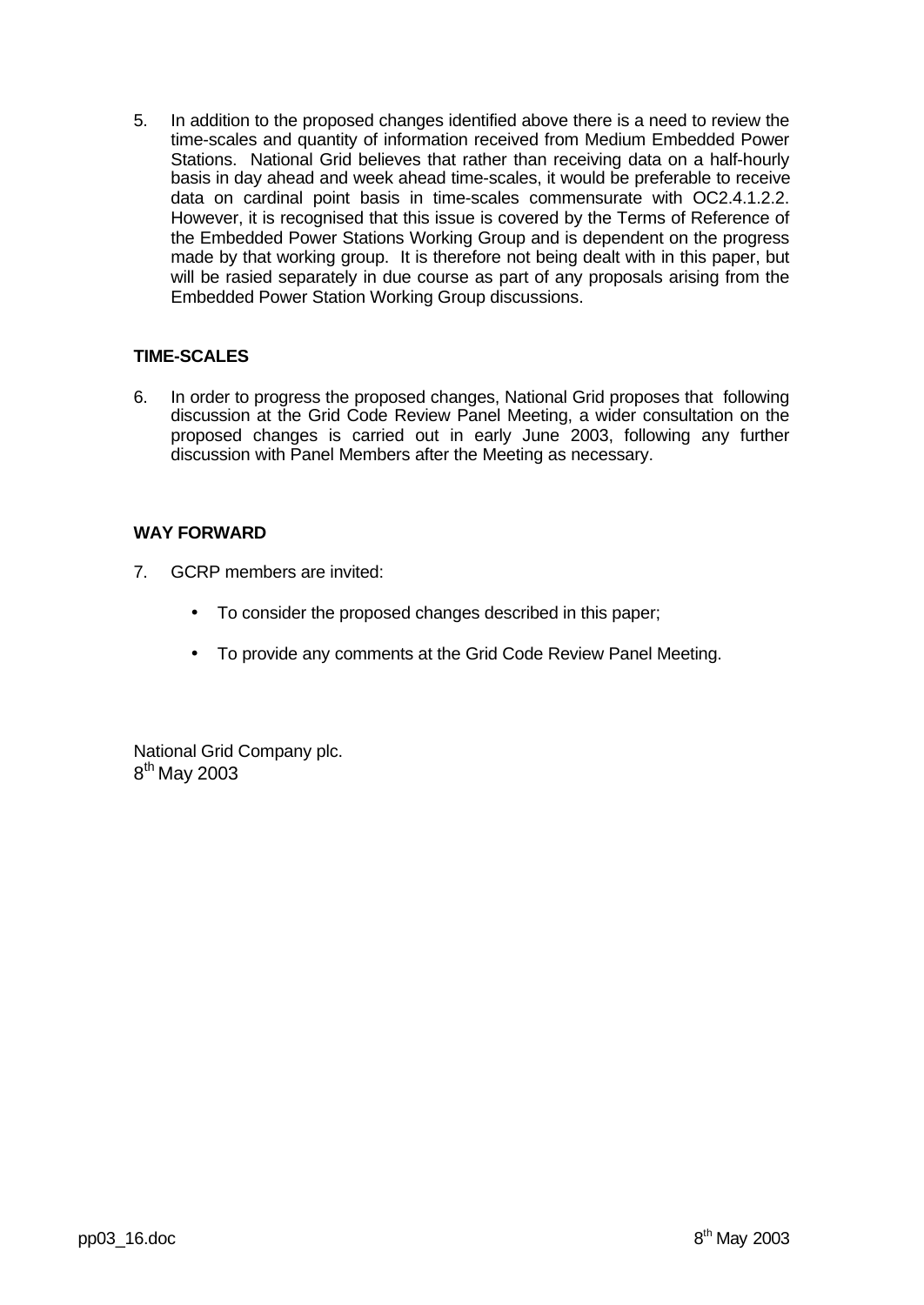# **OPERATING CODE NO**. **1**

## **Based on Revision 8**

## **DEMAND** FORECASTS

## OC1.1 INTRODUCTION

- OC1.1.1 **Operating Code No**.**1** ("**OC1**") is concerned with **Demand** forecasting for operational purposes. In order to match generation output with **Demand** for electricity it is necessary to undertake **Demand** forecasting. It is also necessary to undertake **Demand** forecasting of **Reactive Power**.
- OC1.1.2 In the **Operational Planning Phase**, **Programming Phase** and **Control Phase, Demand** forecasting shall be conducted by **NGC** taking account of historical **Demand** information collected by **NGC** from operational metering, **Demand** forecasts furnished by **Network Operators** the factors referred to in OC1.6.1 and in certain circumstances, furnished by **Generators**, who shall provide **NGC** with information in the form set out in this **OC1**. The data supplied under the **PC** is also taken into account.
- **OC1.1.3** In the **Programming Phase** and **Control Phase, NGC** will conduct **Demand** forecasting taking into account information to be furnished by **Suppliers, Network Operators and by Generators and the other** referred to in OC1.6.1.
- OC1.1.43 In this **OC1**, the point of connection of the **External Interconnection** to the **NGC Transmission System** shall be considered as a **Grid Supply Point**. **Reactive Power Demand** includes the series **Reactive** losses of the **User's System** but excludes any network susceptance and any **Reactive** compensation on the **User's System**. **NGC** will obtain the lumped network susceptance and details of **Reactive** compensation from the requirements to submit data under the **PC**.
- OC1.1.54 Data relating to **Demand Control** should include details relating to MW.
- OC1.1.65 **OC1** deals with the provision of data on **Demand Control** in the **Operational Planning Phase**, the **Programming Phase** and the **Post-Control Phase**, whereas **OC6** (amongst other things) deals with the provision of data on **Demand Control** following the **Programming Phase** and in the **Control Phase**.
- OC1.1.76 In this **OC1**, Year 0 means the current **NGC Financial Year** at any time, Year 1 means the next **NGC Financial Year** at any time, Year 2 means the **NGC Financial Year** after Year 1, etc.
- OC1.1.87 References in **OC1** to data being supplied on a half hourly basis refer to it being supplied for each period of 30 minutes ending on the hour and half-hour in each hour.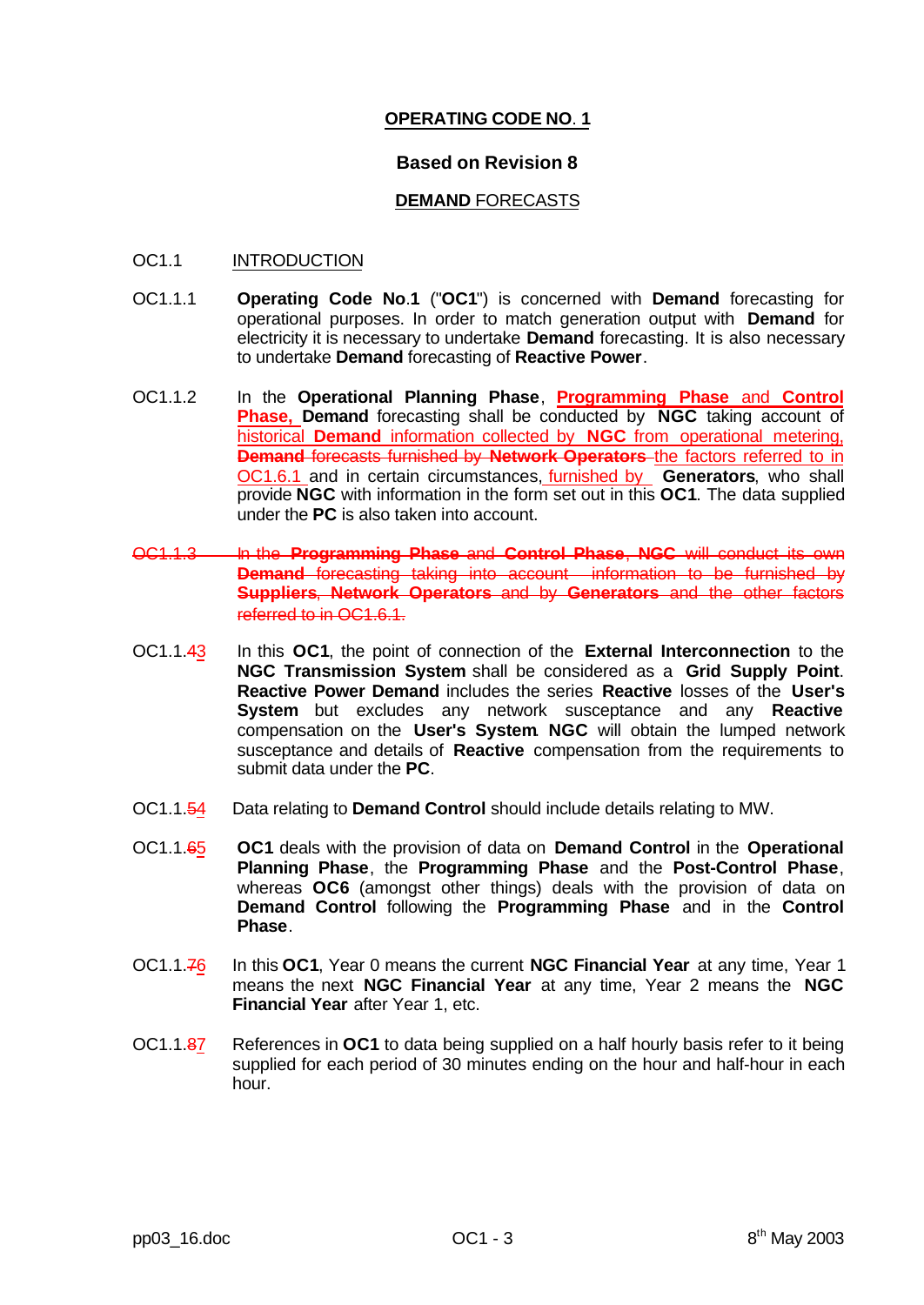## OC1.2 OBJECTIVE

The objectives of **OC1** are to:

- OC1.2.1 enable the provision of data to **NGC** by **Users** in the **Programming Phase**, **Control Phase** and **Post-Control Phase** enable **NGC** to produce **Demand** forecasts in the **Operational Planning Phase, Programming Phase** and **Control Phase** taking the factors listed in OC1.6.1 into account and making use of data provided by **Users** and that held by **NGC**; and
- OC1.2.2 provide for the factors to be taken into account by **NGC** when **Demand** forecasting in the **Programming Phase** and **Control Phase** facilitate ultimately the provision of **Demand** forecasts to **Users** in accordance with the Grid Code.

#### OC1.3 SCOPE

**OC1** applies to **NGC** and to **Users** which in this **OC1** means:-

- (a) **Generators**,
- (b) **Network Operators**, and
- (c) **Suppliers**.

#### OC1.4 DATA REQUIRED BY **NGC** IN THE **OPERATIONAL PLANNING PHASE**

- OC1.4.1 (a) Each **User**, as specified in (b) below, shall provide **NGC** with the data requested in OC1.4.2 below.
	- (b) The data will need to be supplied by:-
		- (i) each **Network Operator** directly connected to the **NGC Transmission System** in relation to **Demand Control**; and
		- (ii) each **Generator** with respect to the output of **Medium Power Stations**.

#### OC1.4.2 (a) Data By calendar week 28 each year each **Network OperatorUser** will provide to **NGC** in writing the forecast information listed in (c) below for the current **NGC Financial Year** and each of the succeeding five **NGC Financial Years**.

(b) Data Providers In circumstances when the busbar arrangement at a **Grid Supply Point** is expected to be operated in separate sections, separate sets of forecast information for each section will be provided to **NGC**.

## (c) **Medium Power Station** Output and **Demand Control:**

For the specified time of the annual peak half hour **NGC Demand**, as specified by **NGC** under PC.A.5.2.2, the output of **Medium Power Stations** (whether **Embedded** or not) and forecasts of **Demand** to be relieved by **Demand Control** on a **Grid Supply Point** basis giving details of the amount and duration of the **Demand Control**.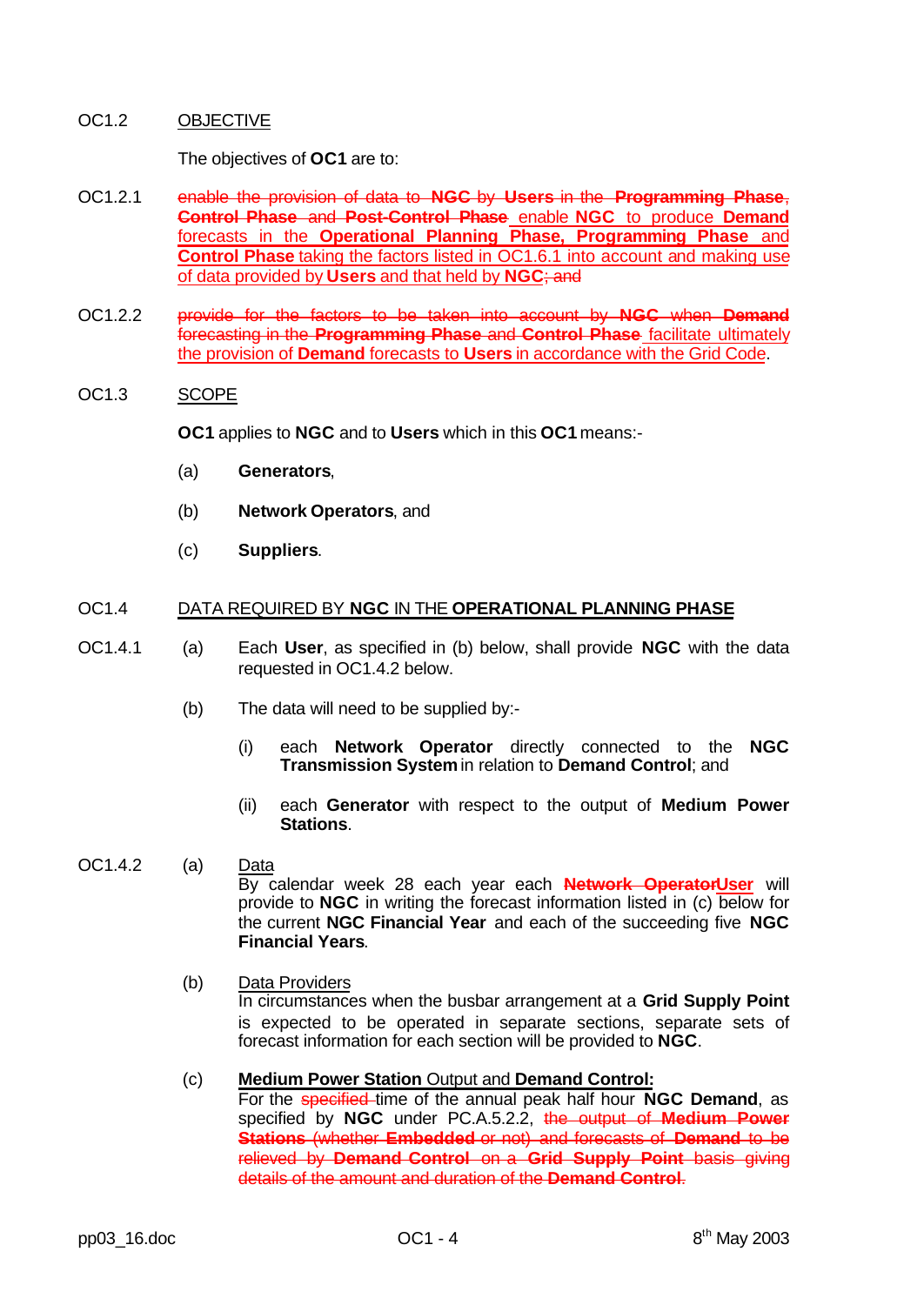(i) the output of **Medium Power Stations** (whether **Embedded** or not); and

(ii) forecasts of **Demand** to be relieved by **Demand Control** on a **Grid Supply Point** basis giving details of the amount and duration of the **Demand Control**.

## OC1.5 DATA REQUIRED BY **NGC** IN THE **PROGRAMMING PHASE**, **CONTROL PHASE** and **POST-CONTROL PHASE**

#### OC1.5.1 **Programming Phase**

For the period of 2 to 8 weeks ahead the following will be supplied to **NGC** in writing by 1000 hours each Monday:

#### (a) *Demand Control:*

Each **Network Operator** will supply MW profiles of the amount and duration of their proposed use of **Demand Control** which may result in a **Demand** change of 12MW or more (averaged over any half hour on any **Grid Supply Point**) on a half hourly and **Grid Supply Point** basis;

## (b) *Medium Power Station Operation:*

Each **Generator** will, if reasonably required by **NGC**, supply MW schedules for the operation of **Medium Power Stations** on a half hourly and **Grid Supply Point** basis.

OC1.5.2 For the period 2 to  $\frac{42-14}{2}$  days ahead the following will be supplied to **NGC** in writing by 1200 hours each Wednesday:

## (a) *Demand Control:*

Each **Network Operator** will supply MW profiles of the amount and duration of their proposed use of **Demand Control** which may result in a **Demand** change of 12MW or more (averaged over any half hour on any **Grid Supply Point**) on a half hourly and **Grid Supply Point** basis;

## (b) *Medium Power Station Operation:*

Each **Generator** will, if reasonably required by **NGC**, supply MW schedules for the operation of **Medium Power Stations** on a half hourly and **Grid Supply Point** basis.

## OC1.5.3 **Medium Power Station** Output:

Each **Generator** will, if reasonably required by **NGC**, supply **NGC** with MW schedules for the operation of **Medium Power Stations** on a half hourly and **Grid Supply Point** basis in writing by 1000 hours each day (or such other time specified by **NGC** from time to time) for the next day (except that it will be for the next 3 days on Fridays and 2 days on Saturdays and may be longer (as specified by **NGC** at least one week in advance) to cover holiday periods);

## OC1.5.4 Other Codes

Under **OC6** each **Network Operator** will notify **NGC** of their proposed use of **Demand Control** (which may result in a **Demand** change of 12MW or more), and under **BC1**, each **Supplier** will notify **NGC** of their proposed use of **Customer Demand Management** (which may result in a **Demand** change of 12MW of more) in this timescale.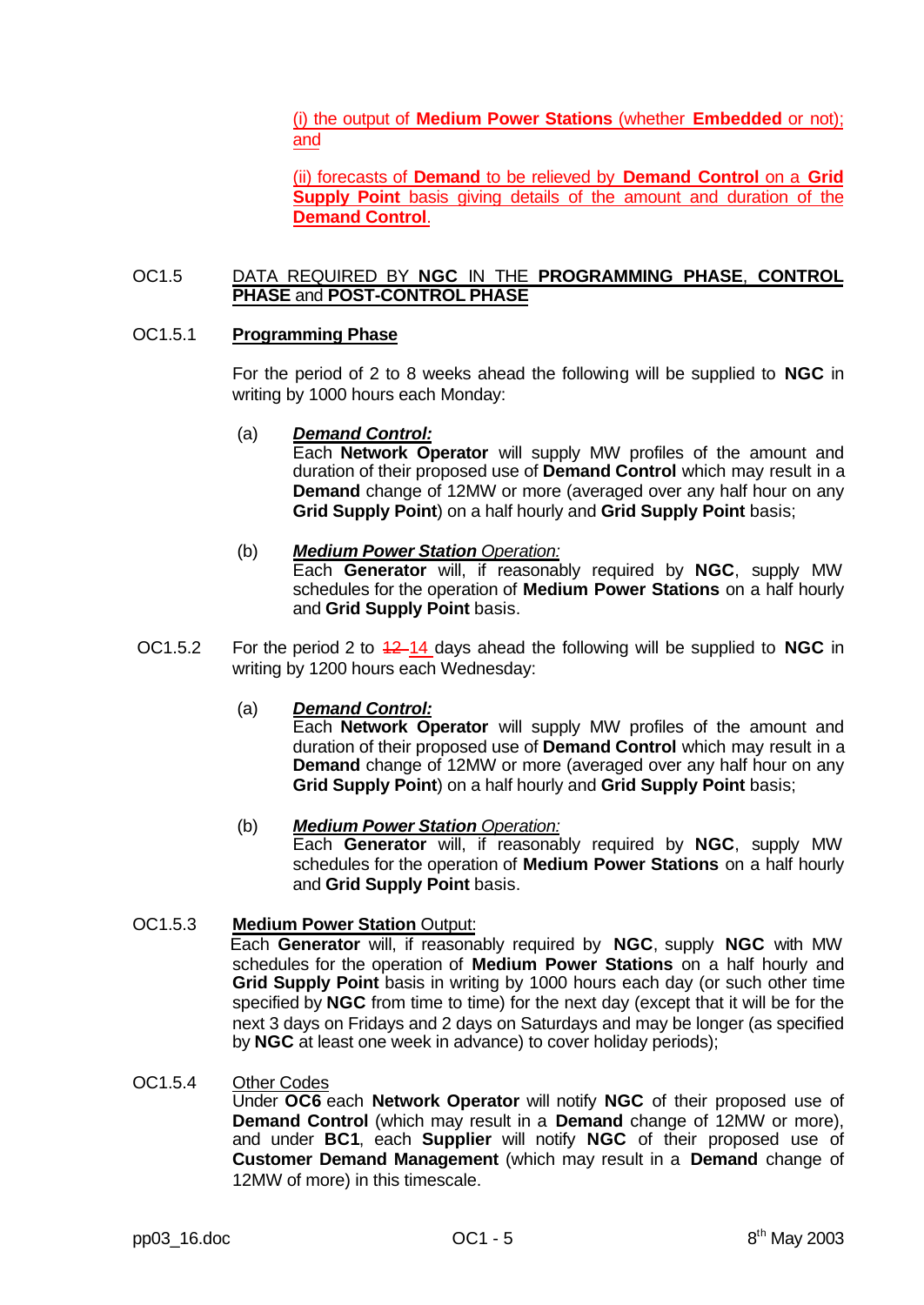# OC1.5.5 **Control Phase**

## OC1.5.5.1 *Demand Control:*

Under **OC6**, each **Network Operator** will notify **NGC** of any **Demand Control** proposed by itself which may result in a **Demand** change of 12MW or more averaged over any half hour on any **Grid Supply Point** which is planned after 1000 hours, and of any changes to the planned **Demand Control** notified to **NGC** prior to 1000 hours as soon as possible after the formulation of the new plans;

#### OC1.5.5.2 *Customer Demand Management:*

- (a) Each **Supplier** will notify **NGC** of any **Customer Demand Management** proposed by itself which may result in a **Demand** change of 12MW or more averaged over any half hour on any **Grid Supply Point** which is planned to occur at any time in the **Control Phase** and of any changes to the planned **Customer Demand Management** already notified to **NGC** as soon as possible after the formulation of the new plans.
- (b) The following information is required on a **Grid Supply Point** and halfhourly basis:-
	- (i) the proposed date, time and duration of implementation of **Customer Demand Management;** and
	- (ii) the proposed reduction in **Demand** by use of **Customer Demand Management**.

#### OC1.5.6 **Post-Control Phase**

The following will be supplied to **NGC** in writing by 0600 hours each day in respect of **Active Power** data and by 1000 hours each day in respect of **Reactive Power** data:

## (a) *Demand Control:*

Each **Network Operator** will supply MW profiles for the previous calendar day of the amount and duration of **Demand** reduction achieved by itself from the use of **Demand Control** of 12MW or more (averaged over any half hour on any **Grid Supply Point**), on a half hourly and **Grid Supply Point** basis.

#### (b) *Customer Demand Management:* Each **Supplier** will supply MW profiles of the amount and duration of **Demand** reduction achieved by itself from the use of **Customer Demand Management** of 12MW or more (averaged over any half hour on any **Grid Supply Point**) on a half hourly and **Grid Supply Point** basis during the previous calendar day.

#### OC1.6 **NGC** FORECASTS

- OC1.6.1 The following factors will be taken into account by **NGC** when conducting **NGC Demand** forecasting in the **Programming Phase** and **Control Phase**:
	- (a) Historic **Demand** data (this includes **NGC Transmission System** losses).